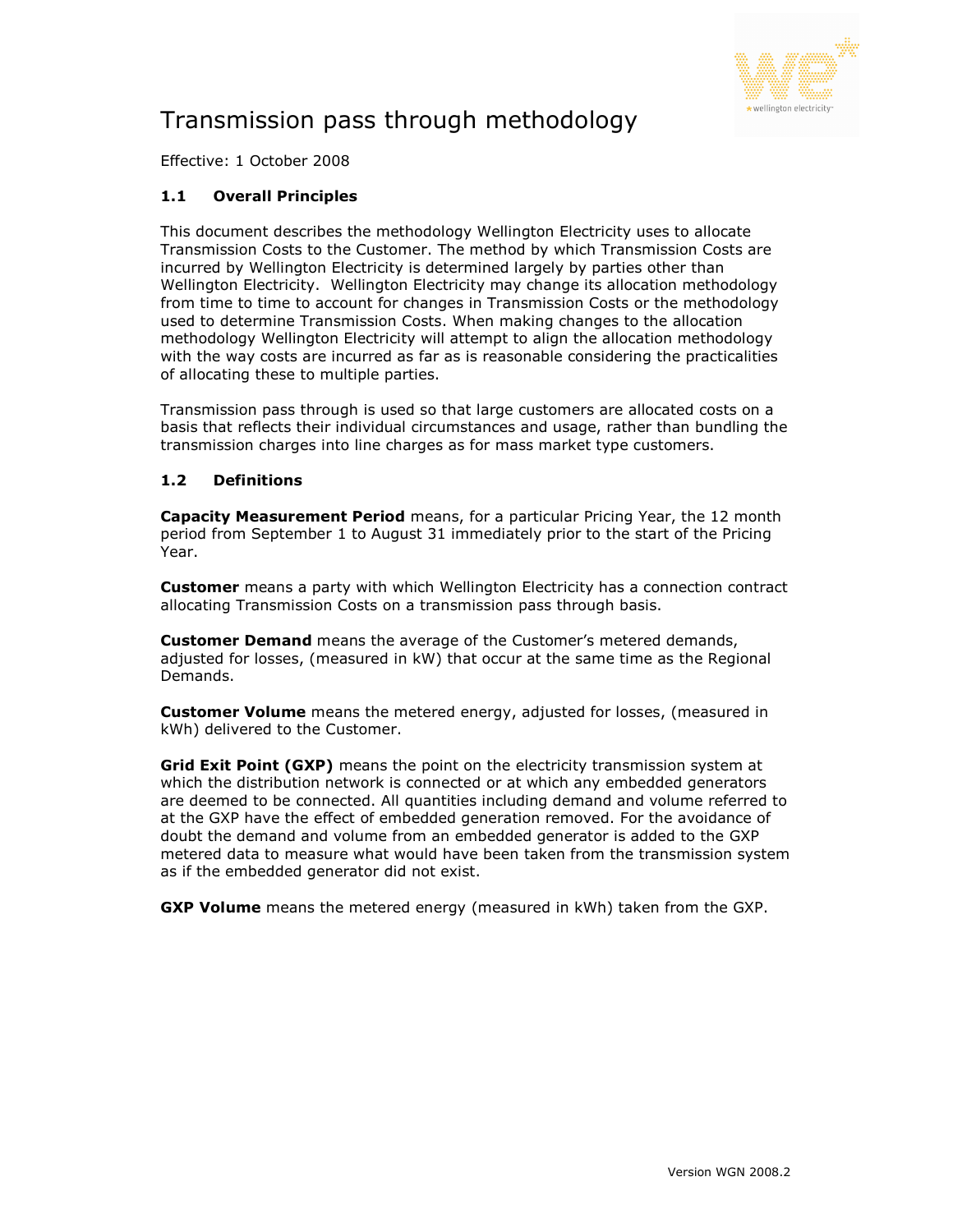**Network** means the electricity distribution network in each area that Wellington Electricity supplies distribution services, as defined by the following table:

| <b>Network</b> | <b>Brand</b> | <b>GXP</b>          |  |
|----------------|--------------|---------------------|--|
| Wellington     | Wellington   | <b>Central Park</b> |  |
|                | Electricity  | Gracefield          |  |
|                |              | Haywards            |  |
|                |              | Kaiwharawhara       |  |
|                |              | Melling             |  |
|                |              | Pauatahanui         |  |
|                |              | Takapu Road         |  |
|                |              | <b>Upper Hutt</b>   |  |
|                |              | Wilton              |  |

Network Volume means the sum of the GXP metered energy (measured in kWh) entering each Network.

Pricing Year means the 12 month period from April 1 to March 31, each year.

Regional Demands means the 100 highest half hourly regional demands (measured in kW) which occur during the Capacity Measurement Period.

**Transmission Costs** means the charges payable to a Transmission Service Provider or to any other party in respect of the transmission of electricity, the avoided transmission of electricity and the costs incurred by Wellington Electricity as a result of those charges.

**Transmission Service Provider** means Transpower or any owner or operator of any transmission system or embedded generator.

**Transpower** means Transpower New Zealand Limited and any successors or permitted assigns.

Wellington Electricity means Wellington Electricity Limited and any successors or permitted assignees.

#### 1.3 Allocation methodology

The Transmission Costs that Wellington Electricity currently incurs consist of; connection charges, new investment charges and interconnection charges. Current components and their allocation methodologies are described below in conjunction with a brief description of each charge;

Interconnection charges are charges for the use of the national grid which connects each GXP together. The interconnection rate is notified by Transpower and is fixed at the beginning of each Pricing Year, based on the Regional Demands. Interconnection charges are allocated to Customers on a monthly basis based on Customer Demand.

Customer Demand \* interconnection rate/12

**Connection charges** are charges for the connection to the national grid, set by Transpower at the beginning of each Pricing Year. The connection charges are generally fixed for the Pricing Year. Connection charges are allocated to Customers on a monthly basis based on the Customer's share of monthly GXP volume.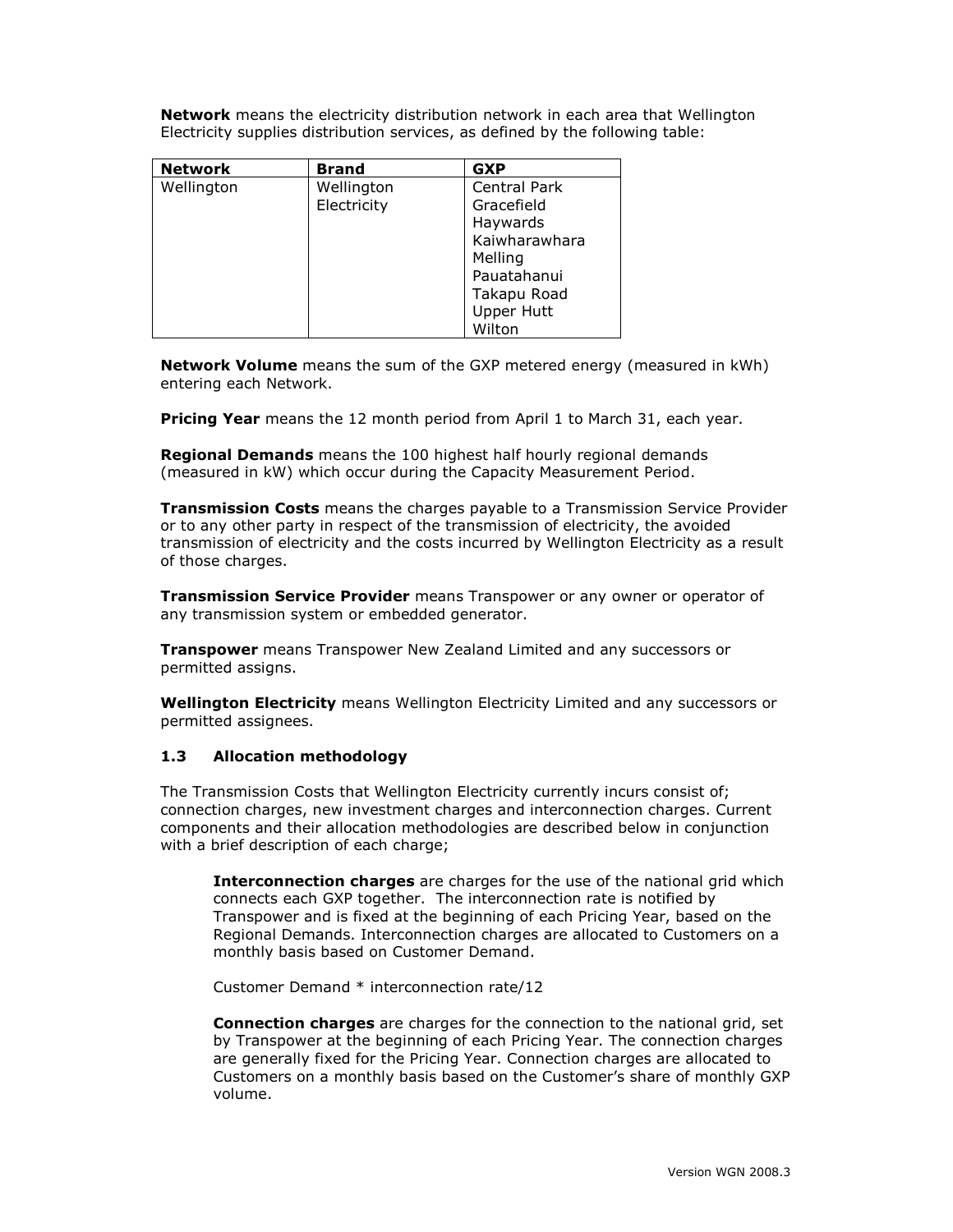Monthly Customer Volume / monthly GXP Volume \* monthly GXP connection charge

New investment charges (NIC) are based on a fixed charge for new connection assets which are typically set by Transpower on 1 July each year, but may change if investment contracts are entered into during the year. NIC are allocated to Customers on a monthly basis based on the Customer's share of monthly GXP volume.

Monthly Customer Volume / monthly GXP Volume \* monthly GXP NIC

Where a portion of a Transmission Cost relates to a particular Customer, wherever possible these will be allocated directly to that Customer and excluded from the Transmission Costs allocated to other Customers connected at the same GXP.

Interconnection charges are based on Regional Demand during the Capacity Measurement Period which relates to the year prior to that being billed. This creates a lag between Customer Demand and the resultant Transmission Costs. New Customers may not incur any Interconnection charges for their first year however Customers are liable for Transmission Costs for subsequent transmission Pricing Years where they have contributed to the Regional Demand during the Capacity Measurement Period.